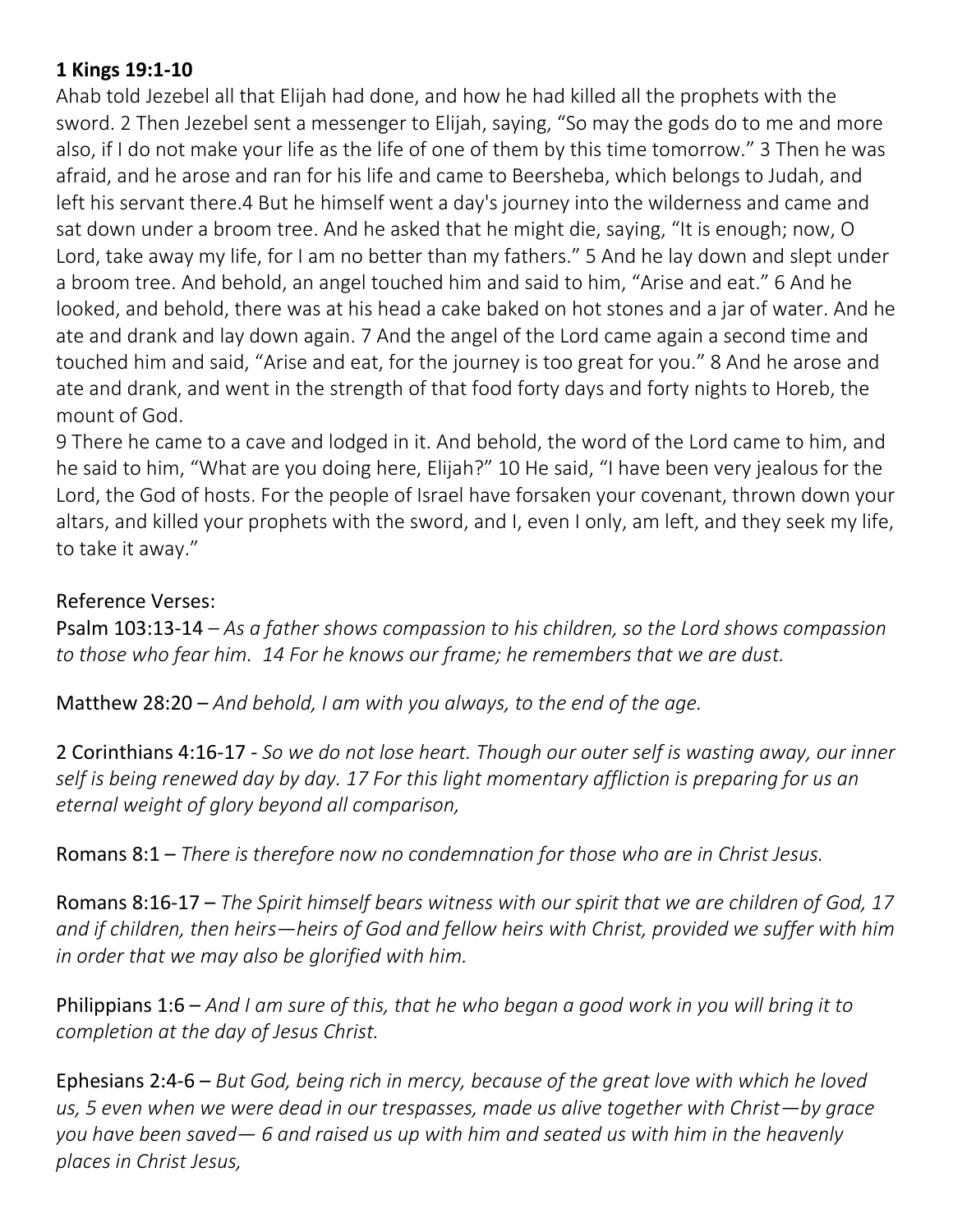## East Glenville Church – Sermon Notes Handout – May 29th 2022 Elijah: The Lonely Prophet #5 – 1 Kings 19:1-10 – The Depressed Prophet

Recap: Elijah had won a great victory on Mt. \_\_\_\_\_\_\_\_ when God sent down fire from heaven and the people side with the LORD over \_\_\_\_\_\_\_\_. *So why did Elijah's faith collapse?*

|                                                                                                  | 1 Kings 18 After the victory, the Lord sends a great rain. Ahab takes his _______ but                                                                          |  |  |                 |  |  |
|--------------------------------------------------------------------------------------------------|----------------------------------------------------------------------------------------------------------------------------------------------------------------|--|--|-----------------|--|--|
|                                                                                                  | Elijah, by the power of the Lord, ____________ Ahab to get to Jezreel first.                                                                                   |  |  |                 |  |  |
|                                                                                                  | 1 Kings 19 Ahab tells ___________, but rather than concede __________, she threatens Elijah                                                                    |  |  |                 |  |  |
| 19:3                                                                                             | Elijah is afraid and flees Israel to Beersheba in southern desert of __________,                                                                               |  |  |                 |  |  |
| $19:4-5$                                                                                         | What does Elijah mean when he prays, "I am no better than my ___________?"<br>The one who stood strong for the Lord has fallen to _____________ and __________ |  |  |                 |  |  |
|                                                                                                  |                                                                                                                                                                |  |  |                 |  |  |
| Doubt can be an _________________ question, but is more often a _______________ that takes hold. |                                                                                                                                                                |  |  |                 |  |  |
|                                                                                                  | 19:6-10 What does God to restore His servant?                                                                                                                  |  |  |                 |  |  |
| Two: Bread - Inner ____________<br>One: $Sleep - True$ ________                                  |                                                                                                                                                                |  |  |                 |  |  |
|                                                                                                  | Three: A Long Journey - A Restored ____________ Four: God __________ to Elijah                                                                                 |  |  |                 |  |  |
|                                                                                                  | 19:10 What does Elijah's prayer reveal about his state of mind?                                                                                                |  |  |                 |  |  |
|                                                                                                  |                                                                                                                                                                |  |  |                 |  |  |
|                                                                                                  | Matthew 28: What are Jesus' final words to his disciples in the gospel of Matthew?                                                                             |  |  |                 |  |  |
|                                                                                                  | <b>Four Truths that can carry you through times of</b>                                                                                                         |  |  | and l           |  |  |
| There is no $\sqrt{ }$ in Christ $-$                                                             |                                                                                                                                                                |  |  | Romans 8:1      |  |  |
| God declares us to be His ________ and _______________.                                          |                                                                                                                                                                |  |  | Romans 8:16     |  |  |
| He will __________ what he started in me!                                                        |                                                                                                                                                                |  |  | Philippians 1:6 |  |  |
|                                                                                                  | I am not saved by my own ____________ but by His ___________.                                                                                                  |  |  | Ephesians 2:5   |  |  |
|                                                                                                  | What truth from Scripture would you add to this list?                                                                                                          |  |  |                 |  |  |